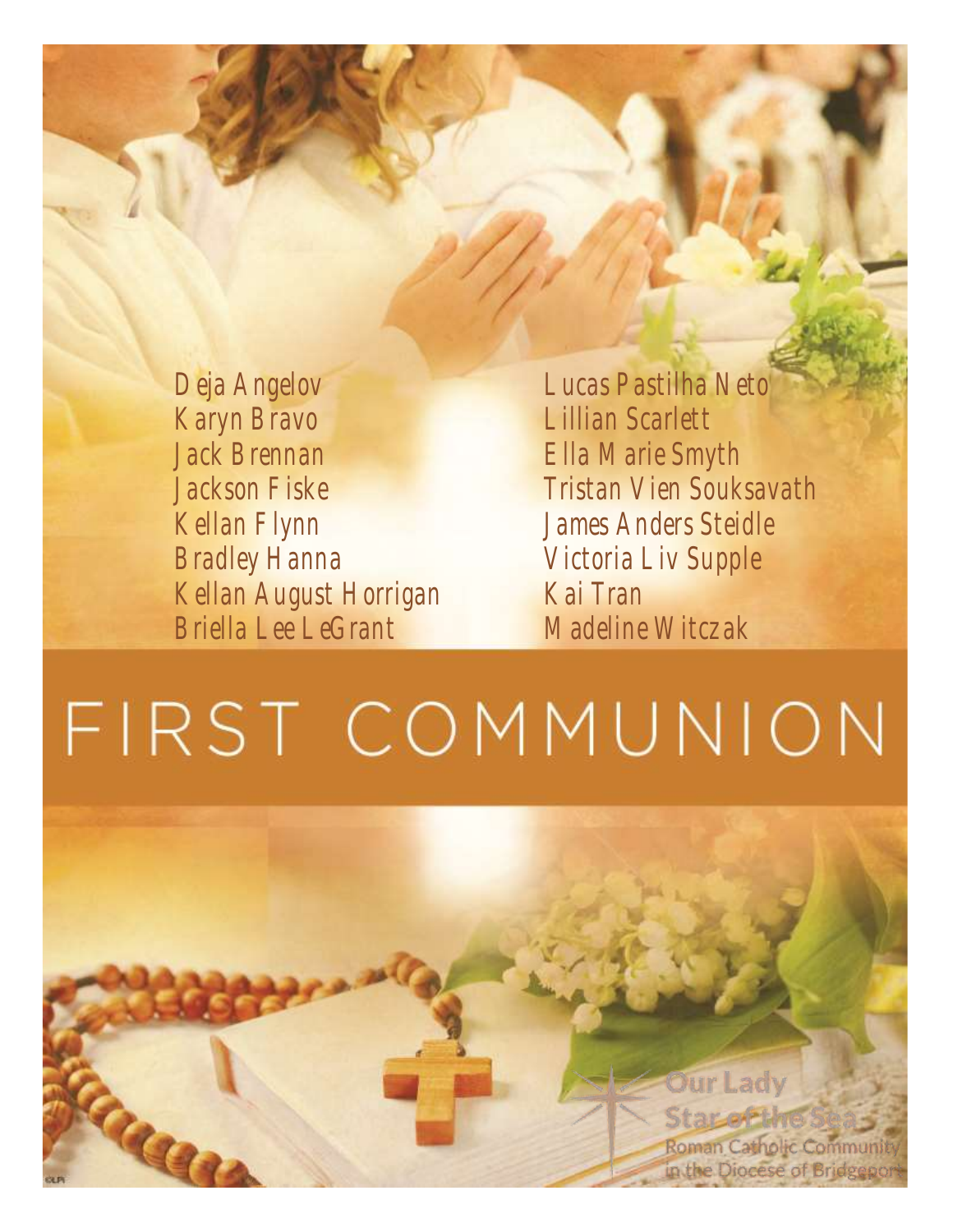#### *CORPUS CHRISTI SUNDAY \_\_\_\_\_\_\_\_\_\_\_\_\_\_\_\_\_\_\_\_June 19, 2022*



*This week the Sanctuary Candle burns in memory of all children lost due to violence requested by OLSS Outreach.*



Mass Intentions

**SATURDAY, JUNE 18** 5:30pm **Jan Bajor** (req. by Barbara & Wojciech Iwaszkiewicz) **SUNDAY, JUNE 19** 9:00am **Giacomo & Rosa Masone** (req. by Angela Masone & family) 11:00am **Peter Cross** (req. by Anne Cross) **MONDAY, JUNE 20** 8:00am **Special Intention TUESDAY, JUNE 21** 8:00am **Llewellyn B. Kilcoyne** (req. by family) **WEDNESDAY, JUNE 22** 8:00am **Special Intention THURSDAY, JUNE 23** 8:00am **Special Intention FRIDAY, JUNE 24** 8:00am **Mary Ann McNulty** (req. by Massimi family) **SATURDAY, JUNE 25** 5:30pm **C.Y. Walsh (req. by Titiolo family) SUNDAY, JUNE 26** 9:00am **Pamela McMahon** (req. by Glynn family) 11:00am **Leokadia & Edward Iwaszkiewicz** (req. by Barbara & Wojciech Iwaszkiewicz)



 **WEEKLY COLLECTION: This Year (6/12/22) \$3,417; Last Year (6/13/21) \$3,165;**



**Saturdays at 5:00 pm (prior to the 5:30 Vigil Mass) Live rosary in the Church until peace is restored in Ukraine and around** 



#### THE MOST HOLY **BODY AND BLOOD** OF CHRIST

Then taking the five loaves and the two fish, and looking up to heaven,<br>he said the blessing over them, broke them, and gave them to the disciples to set before the crowd. They all ate and were satisfied. And when the leftover fragments were picked up, they filled twelve wicker baskets. - Lk 9:16-17

Jesus went to those most in need. He forgave the sinner, ate with the outcast, defended, and fed those who were poor and hungry. He worked for true justice, risked being unpopular, willingly accepted suffering and death, and always stayed connected with his Abba, Father. Jesus also consistently reminded folks that God's compassion, love, and mercy trump everything, even the law. This is the Christ that the Eucharist calls us to be. As we look around our churches, our towns and cities, and our world, there are many people who need to see the face and body of Christ. Some of those most in need may be right within our families. But it is always in the poorest of the poor and those most vulnerable that we find the greatest need. There are many who cannot function on their own. When the gift of the Eucharistic Christ takes root in our hearts, we can more readily see the face of Christ in others.

Many people are vulnerable. Highest on that list are the homeless. They show us the face of Christ. Whatever the cause, to have no place to go and no place to call home takes a toll on the human spirit. For Jesus when there were hungry people, they were fed. God asks us to do the same … feed people. There are many who are hungry physically, emotionally, and spiritually. Gifted by the Eucharistic presence of Christ, we can bring them Christ. Who are the hungry around us and how can we feed them?

When someone is hurting, you comfort them. When someone is hungry, you feed them. When someone needs clothes, you provide them. When someone is cold, you warm them. When someone is in prison, you visit them. With over a million people who are homeless and over a quarter of them children, it is important to ask the question, "why?" and strategize for ways to lessen or alleviate the problem. Nevertheless, we are not off the hook for responding to the immediate needs that present themselves at our doors. Whether a person's current station in life is self-imposed or the result of being victimized, they are sacred vessels. We cannot lock the door and send them away and still believe we bear the Eucharistic presence of Christ. It doesn't work like that. ©LPi